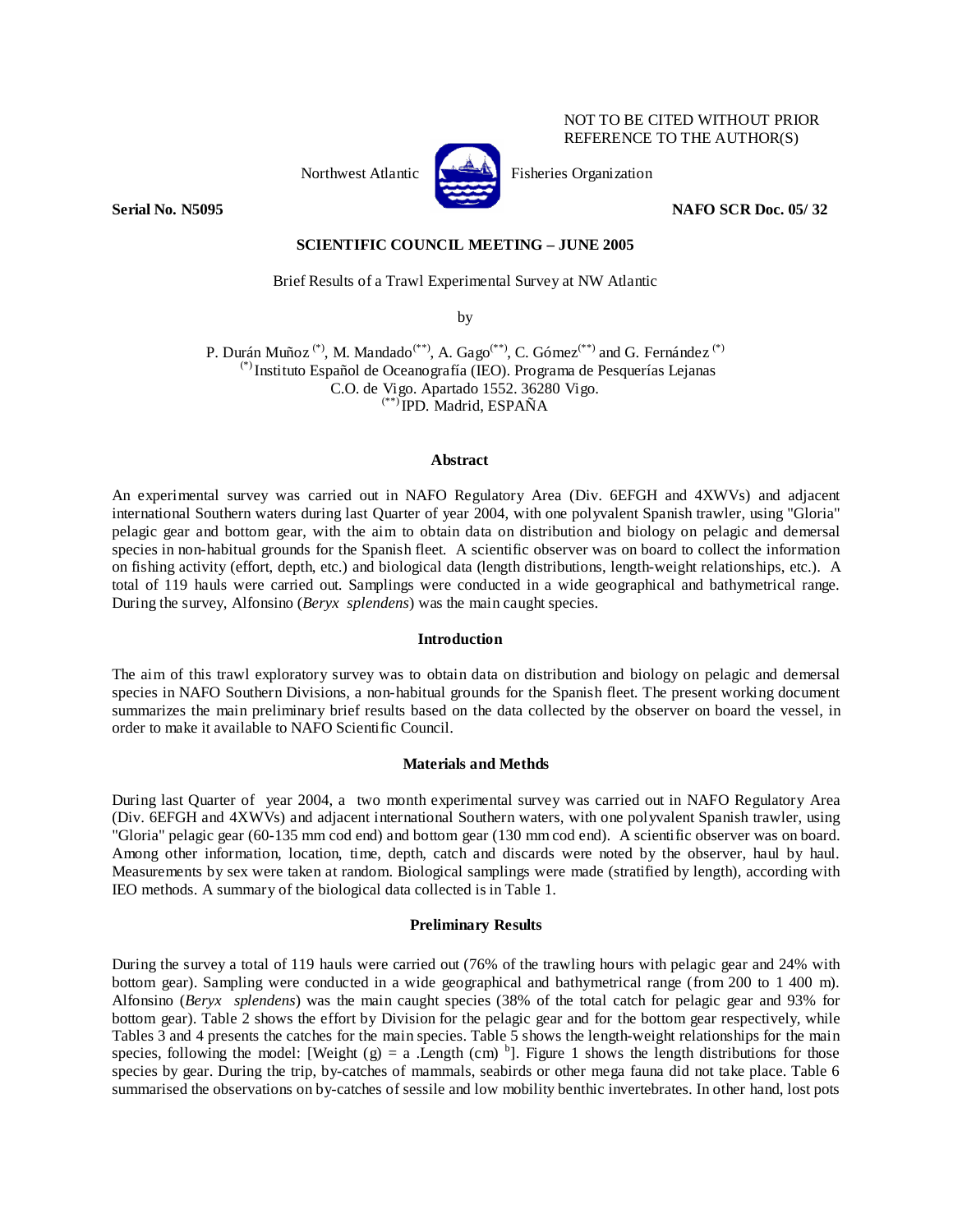| <b>Species</b>              | Length<br>samples | Indiv. | Range (cm) | Biological<br>samples | Indiv. | Otoliths |
|-----------------------------|-------------------|--------|------------|-----------------------|--------|----------|
| Beryx splendens             | 36                | 3,667  | 24-55      | 32                    | 1,318  | 201      |
| Epigonus telescopus         | 20                | 348    | 29-85      | 17                    | 157    | 92       |
| Polyprion americanus        | 16                | 24     | 78-140     | 16                    | 24     | 13       |
| Hyperoglyphe perciformis    | 13                | 357    | 27-97      | 8                     | 124    |          |
| Hoplosthethus mediterraneus | 10                | 359    | $13 - 32$  | 7                     | 67     | 25       |
| Schedophilus medusophagus   | 10                | 582    | $24 - 76$  | 5                     | 144    | ۰        |
| Aphanopus carbo             | 9                 | 372    | 91-131     | 6                     | 173    | 51       |
| Coryphaenoides rupestris    |                   | 36     | 10.5-27    | 6                     | 29     | 23       |
| Centrolophidae              | 5                 | 115    | $31 - 68$  |                       | 17     |          |
| Brama brama                 | 4                 | 11     | $20-60$    | 4                     | 11     |          |
| Beryx decadactylus          | 3                 | 4      | 66-72      | 3                     | 4      | 4        |
| Alepocephalus sp            | 2                 | 20     | 37-80      | 2                     | 20     |          |
| Lampris guttatus            | 2                 | 6      | 97-114     | 2                     | 6      |          |
| Cubiceps sp                 | 1                 | 6      | 43-47      |                       | 6      |          |
| Xiphias gladius             |                   |        | 190        |                       |        |          |
| Pterycombus brama           |                   | 12     | 25-37      |                       |        |          |
| Tarachthys longipinnis      |                   |        | 71         |                       |        |          |
| Masturus lanceolatus        |                   |        | 88         |                       |        |          |

TABLE 1. Number of samples, individuals and otoliths collect, by species.

| TABLE 2.- Fishing effort in hours trawling by |  |
|-----------------------------------------------|--|
| Division and gear. Preliminary.               |  |

| Division        | Pelagic | <b>Bottom</b> |
|-----------------|---------|---------------|
|                 | gear    | gear          |
| 4Vs             | 55.00   |               |
| 4W              | 12.80   |               |
| 4Х              | 15.60   |               |
| 6E              | 62.70   | 2.08          |
| 6F              | 52.40   | 3.17          |
| 6G              | 74.50   | 104.25        |
| 6H              | 27.50   |               |
| South NAFO      | 48.20   |               |
| <b>TOTAL</b>    | 348.60  | 109.50        |
| % hours by gear | 76%     | 24%           |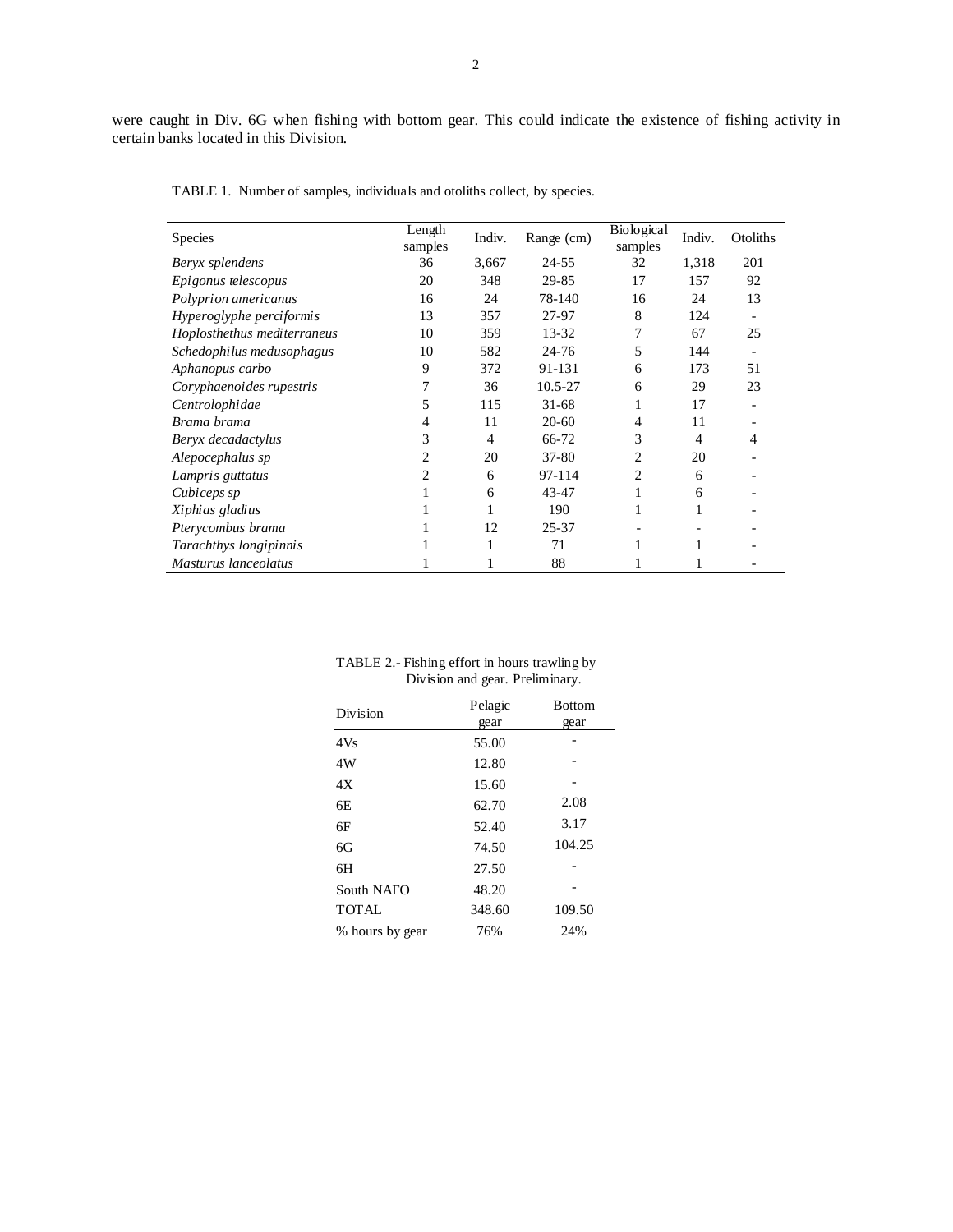| species by Division. Preliminary. |     |    |         |  |  |  |  |
|-----------------------------------|-----|----|---------|--|--|--|--|
| <b>Species</b>                    | 6E. | 6F | 6G      |  |  |  |  |
| Alfonsino                         |     |    | 414,811 |  |  |  |  |
| Cardinal fish                     |     |    | 12,338  |  |  |  |  |
| Black scabbardfish                |     |    | 9.273   |  |  |  |  |

TABLE 3.- Bottom gear: Total catch (kg) for the main species by Division. Preliminary.

TABLE 4.- Pelagic gear: Total catch (kg) for the main species by Division. Preliminary.

| <b>Species</b>        | 4Vs                      | 4W     | 4X                       | 6E   | 6F       | 6G.                     | 6Н   | South NAFO |
|-----------------------|--------------------------|--------|--------------------------|------|----------|-------------------------|------|------------|
| Alfonsino             | 0.1                      |        |                          |      |          | $-$ 0.1 0.5 1.7 2.476.0 | 0.3  | 2.9        |
| Lanternfishes         | $0.2^{\circ}$            | 3.5    | $\sim$                   |      | 9.1 37.0 | 230.0                   | 70.0 | 118.0      |
| Deep-sea hooked squid | $\overline{\phantom{a}}$ | $\sim$ | $\overline{\phantom{a}}$ | 30.0 | 30.0     | 200.0                   | 55.0 | 145.0      |

TABLE 5. Length-weight relationship parameters for the main species. Preliminary.

| <b>Species</b>     | <b>Sex</b>   | Indiv. | a      | b      | $R^2$  | Range (cm) | Range (g)   |
|--------------------|--------------|--------|--------|--------|--------|------------|-------------|
| Alfonsino          | <b>Males</b> | 636    | 0.0131 | 2.9759 | 0.9522 | $23 - 55$  | 150-1,820   |
|                    | Females      | 608    | 0.0104 | 3.0399 | 0.957  | $24 - 61$  | 130-3,270   |
|                    | Combined     | 1277   | 0.017  | 2.9068 | 0.9863 | $10-61$    | 14.6-3,270  |
| Cardinal fish      | Males        | 113    | 0.0102 | 3.0269 | 0.9869 | 29-78      | 260-5,500   |
|                    | Females      | 43     | 0.0108 | 3.011  | 0.9882 | $30 - 85$  | 290-6,800   |
|                    | Combined     | 156    | 0.0105 | 3.0184 | 0.9879 | 29-85      | 260-6,800   |
| Black scabbardfish | <b>Males</b> | 30     | 0.0007 | 3.1522 | 0.8502 | 88-128     | 990-2.960   |
|                    | Females      | 102    | 0.0027 | 2.8639 | 0.7623 | 102-131    | 1,350-3,460 |
|                    | Combined     | 173    | 0.0018 | 2.9499 | 0.7941 | 88-131     | 990-3,460   |

TABLE 6.- No of hauls with presence of sessile and low mobility benthic invertebrates in the catches (Bottom gear) by Division. Preliminary.

| Organism      | 6E | 6F                | 6G |
|---------------|----|-------------------|----|
| Anthozoa      |    |                   |    |
| Echinodermata |    |                   |    |
| Porifera      |    | $\mathbf{\Omega}$ |    |
| Polychaeta    |    |                   |    |